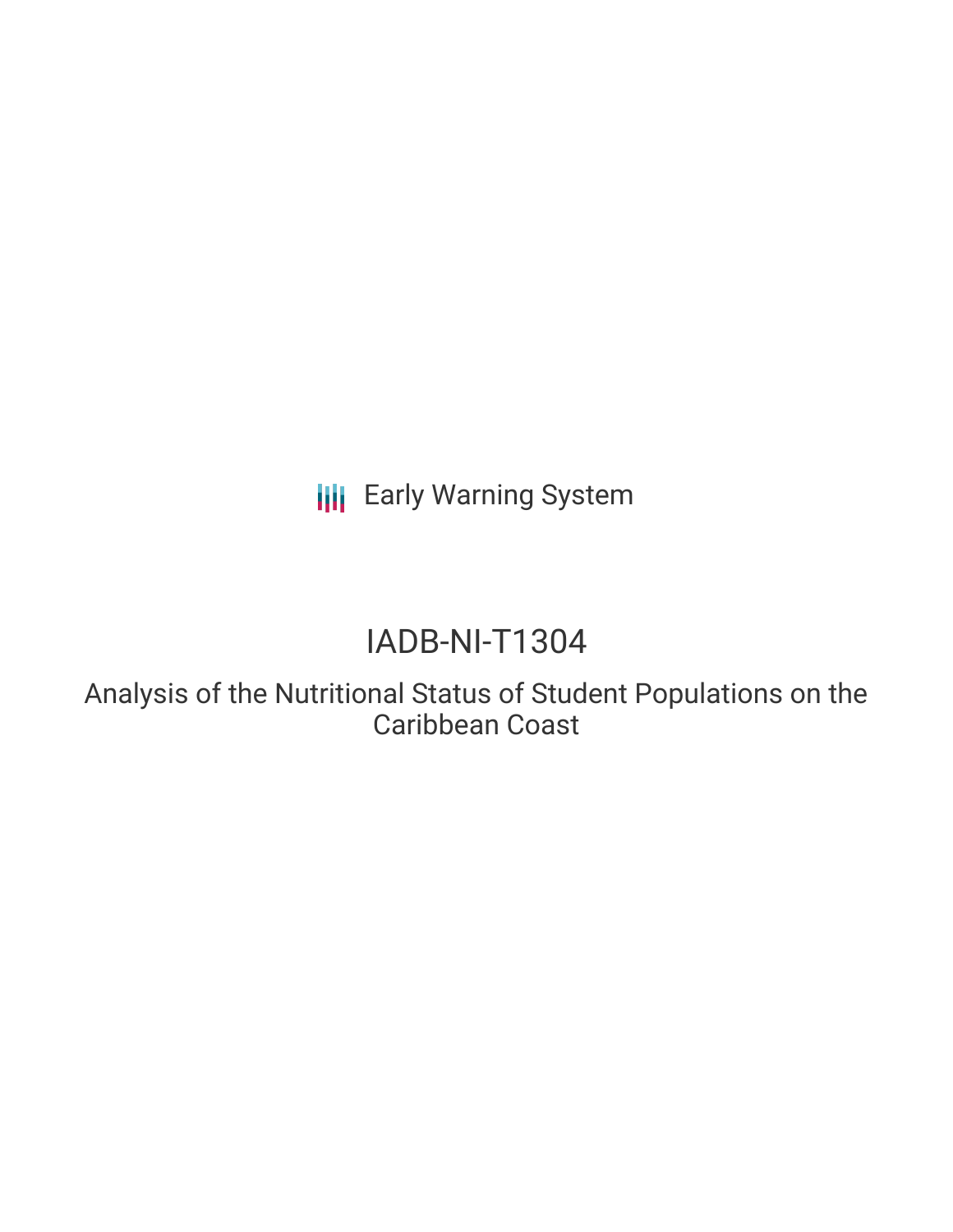

# Early Warning System Analysis of the Nutritional Status of Student Populations on the Caribbean Coast

#### **Quick Facts**

| <b>Countries</b>               | Nicaragua                              |
|--------------------------------|----------------------------------------|
| <b>Financial Institutions</b>  | Inter-American Development Bank (IADB) |
| <b>Status</b>                  | Approved                               |
| <b>Bank Risk Rating</b>        | U                                      |
| <b>Borrower</b>                | Government of Nicaragua                |
| <b>Sectors</b>                 | <b>Education and Health</b>            |
| <b>Investment Type(s)</b>      | <b>Advisory Services, Grant</b>        |
| <b>Investment Amount (USD)</b> | $$0.15$ million                        |
| <b>Project Cost (USD)</b>      | $$0.15$ million                        |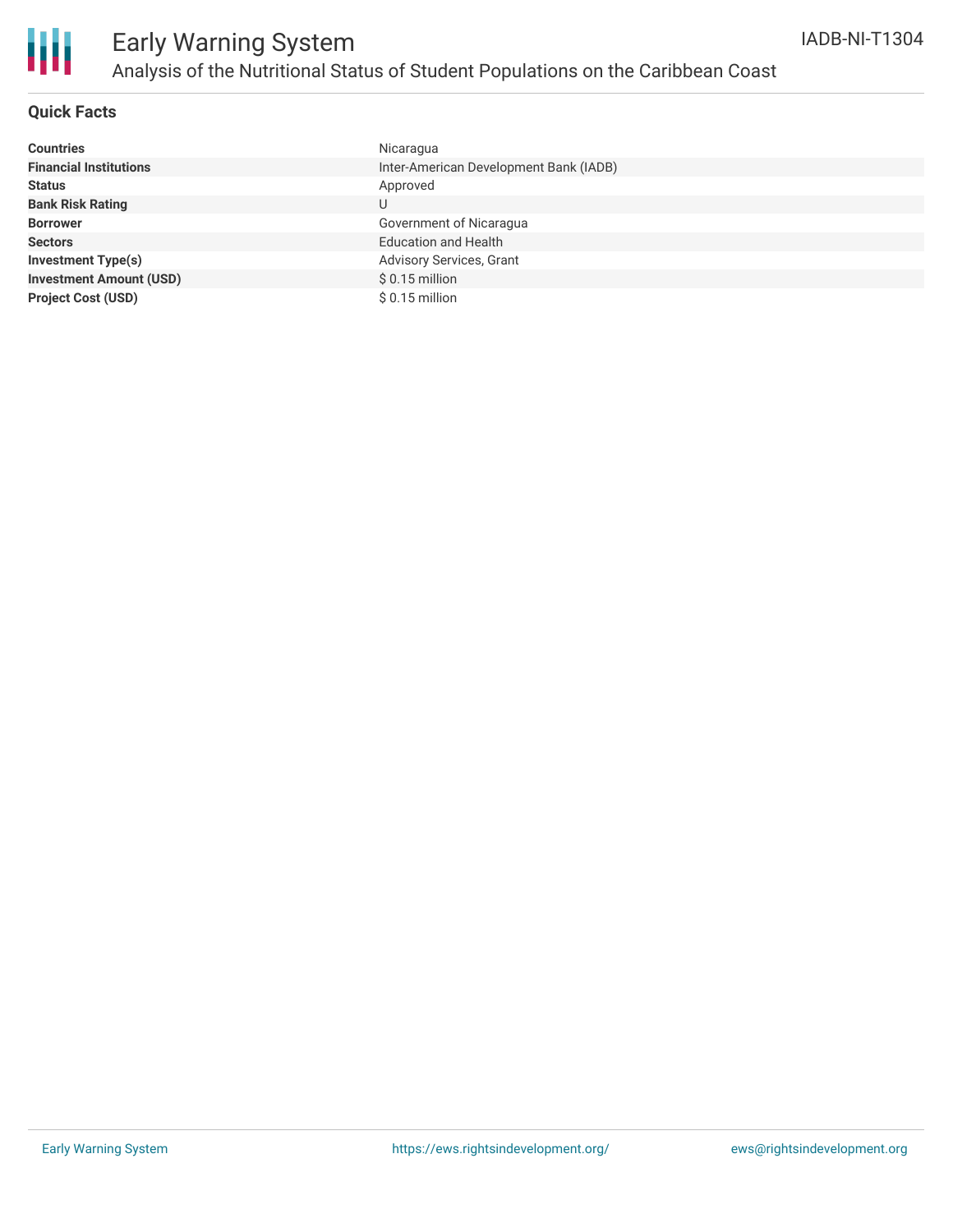

# Ш

## Early Warning System Analysis of the Nutritional Status of Student Populations on the Caribbean Coast

### **Project Description**

The objective of the Technical Cooperation is to assess the nutritional status in vulnerable school populations in Nicaragua, affected in 2020 by the COVID-19 pandemic and two hurricanes. Resources from the TC will be used to finance a survey of beneficiaries of the Comprehensive School Nutrition Program (PINE) on Nicaragua's Caribbean coast. The TC will support the design and development of a diagnostic of the nutritional status and practices of school-aged children beneficiaries of PINE.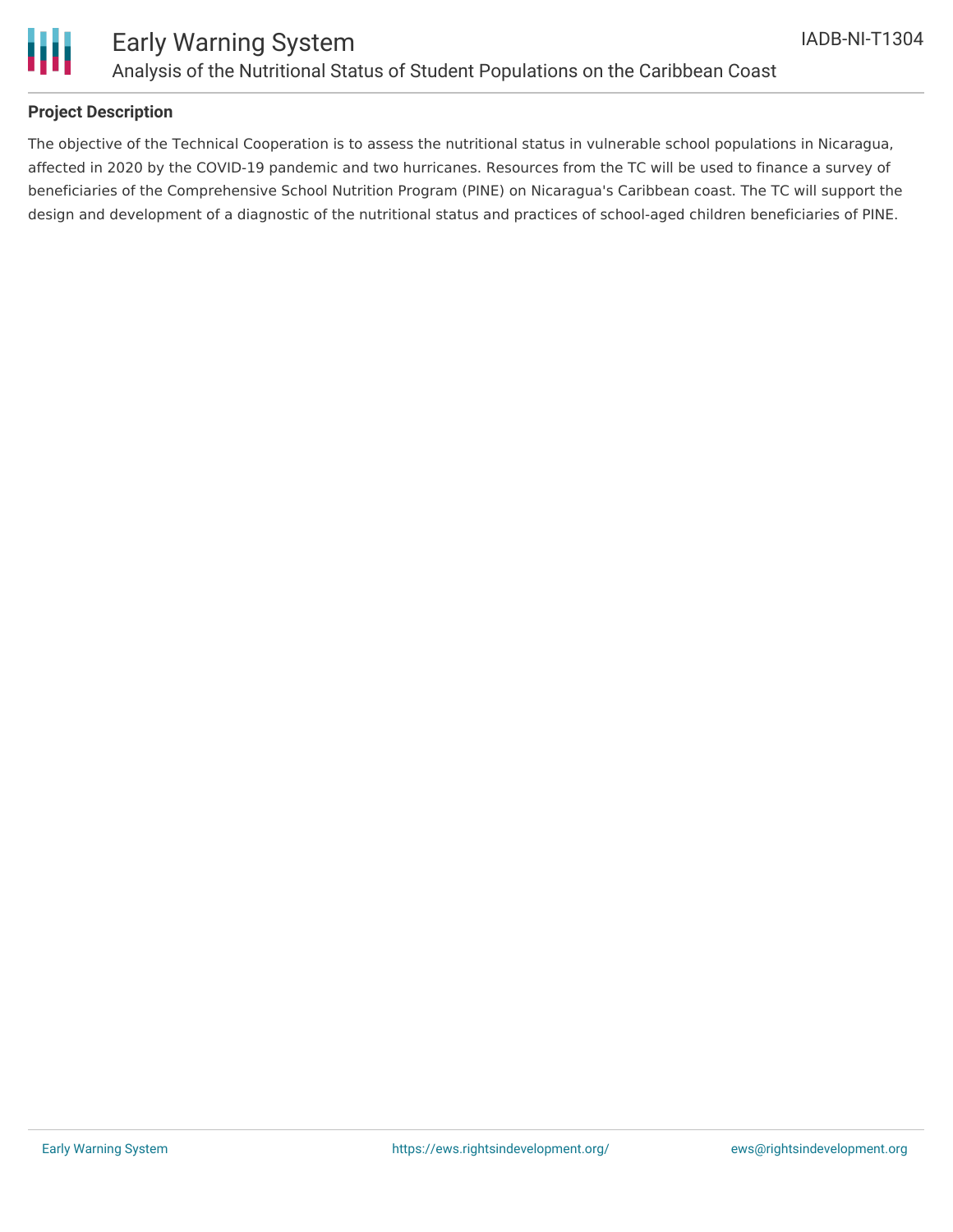

# Early Warning System Analysis of the Nutritional Status of Student Populations on the Caribbean Coast

#### **Investment Description**

• Inter-American Development Bank (IADB)